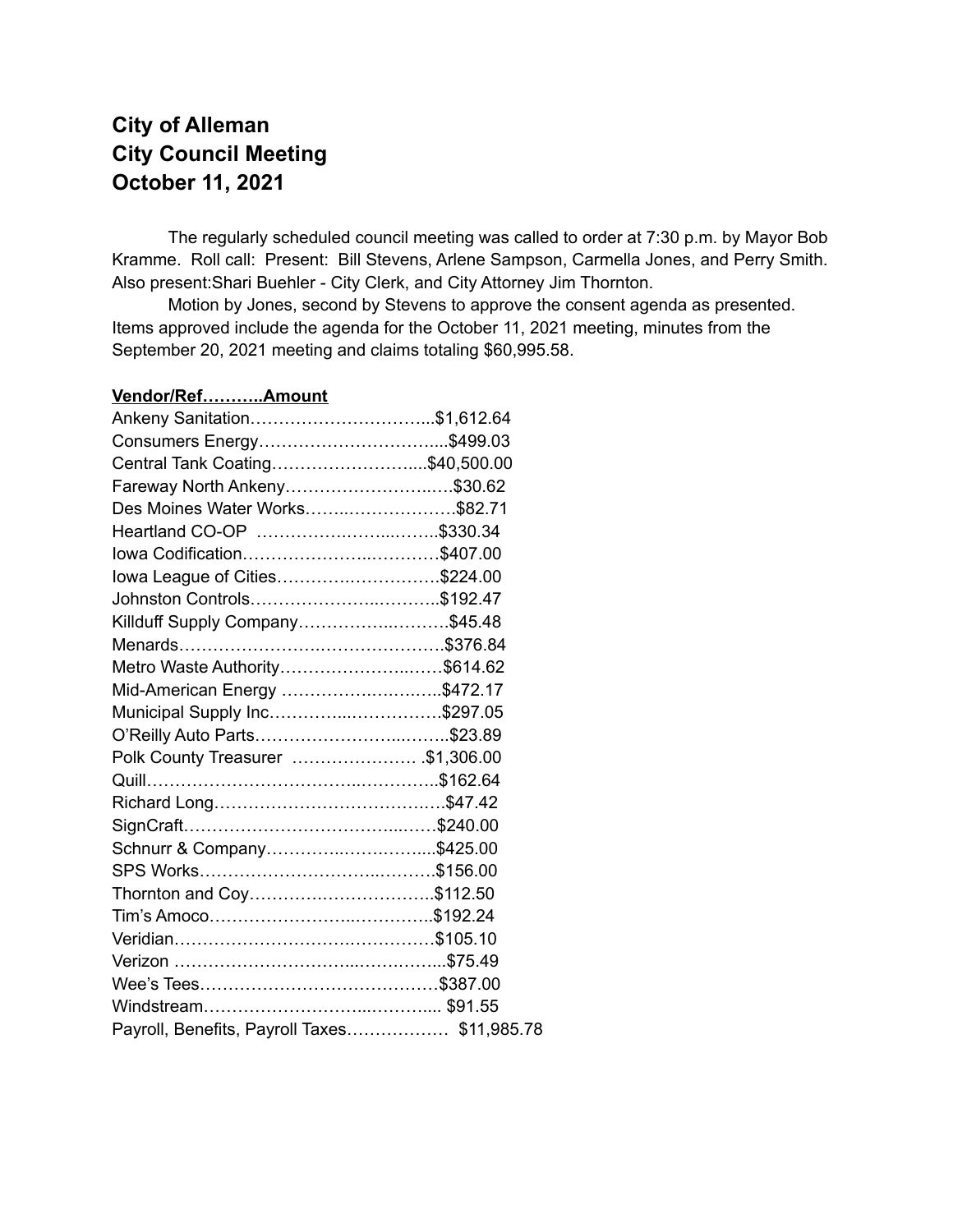#### **Expenses above by category**:

| General\$15,545.40         |
|----------------------------|
| Road Use Tax \$526.29      |
| Employee Benefit\$1,304.31 |
| Debt Service\$0.00         |
| Water\$43,619.58           |
|                            |

#### **August Revenues:**

| \$5,185.26               |
|--------------------------|
| \$3,686.61               |
| Employee benefit\$195.15 |
| Debt service \$83.31     |
| \$7,260.64               |
| \$7,676.40               |
|                          |

Roll call vote: Ayes: Stevens, Smith, Jones, Sampson. Nays: None

### **Public Forum**

None

### **Consent Agenda**

Motioned by Stevens seconded by Sampson to Approve Minutes from September 20, 2021, Accept reports on Franchise Fees, LOSST, Cares Act ,and to pay bills for October 2021.Motion carried 4:0

# **Reports of Advisory Boards and Commissions**

### **Sheriff Report**:

The Sheriff's report was given by Polk County Sheriff Jeff Rullman. Motion Sampson seconded by Jones Motion carries 4:0 **Street Report**: The Street Report was given by Mayor Kramme. Motion by Stevens seconded by Sampson Motion carries 3:0 with Smith abstain **Park and Recreation Report**: Liaison Arlene Sampson gave P&R Report Motion Jones seconded Smith Motion carries 4:0 **Planning and Zoning Report**: There was no Planning and Zoning meeting in September 2021. **Board of Adjustments Report**: There was no Board of Adjustment meeting in September 2021. **Web Report** Garrett Ley submitted a written IT Report Motion Jones seconded Stevens Motion carries 4:0